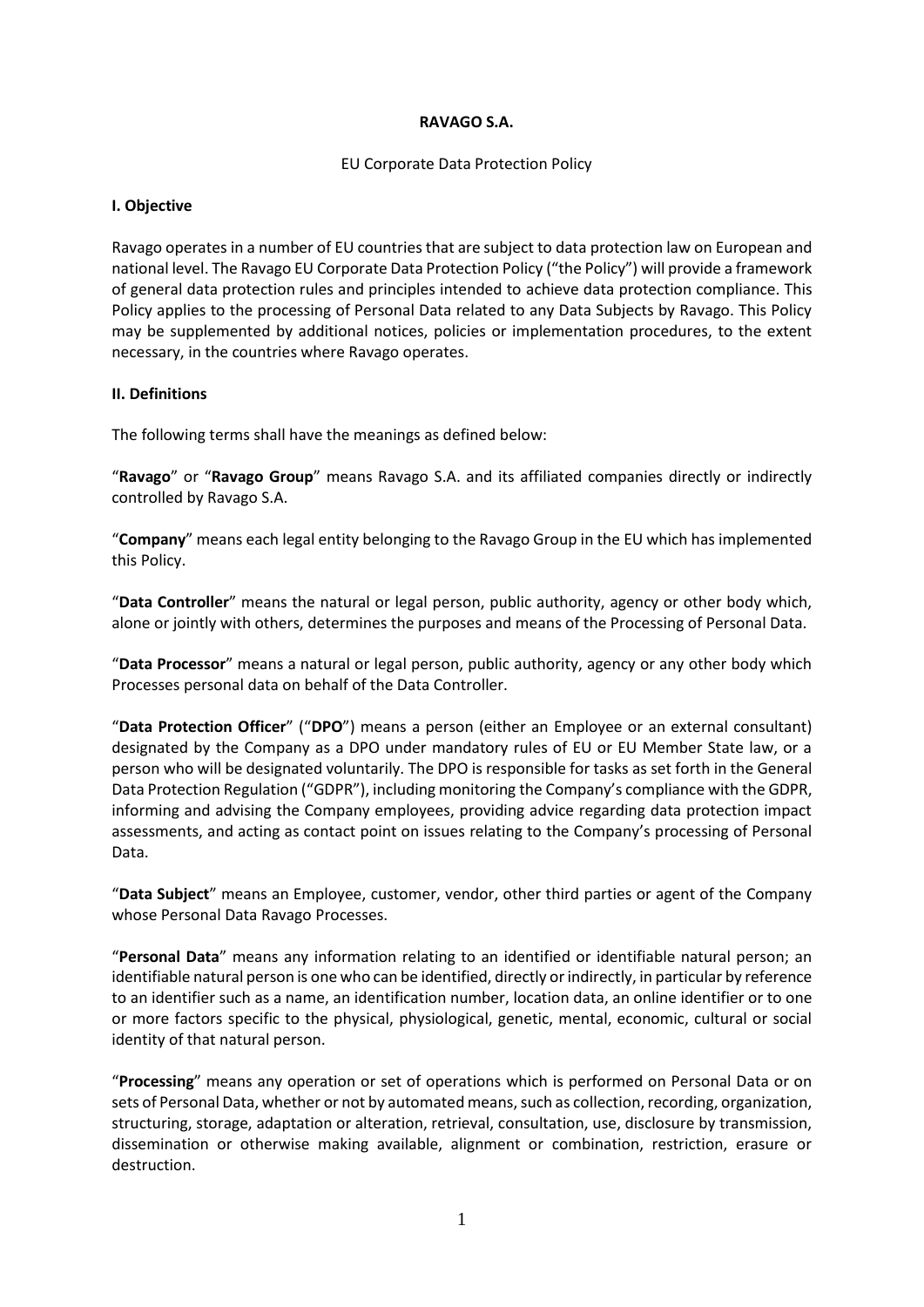# **III. Policy**

It is Ravago´s policy, to process Personal Data responsibly and in compliance with applicable data protection laws in all countries in which Ravago operates and to maintain data protection management procedures and systems necessary to Process Personal Data in a lawful and responsible manner.

# **IV. Data Protection Principles**

The Company has adopted the following principles to govern its Processing of Personal Data, except as specifically provided by supplementary policies or as required by applicable laws or regulations.

Personal Data shall:

- i. only be Processed lawfully, fairly, and in a transparent manner in relation to the Data Subject ("lawfulness, fairness, and transparency");
- ii. be obtained only for specified, explicit, and legitimate purposes, and shall not be further Processed in any manner incompatible with those purposes ("purpose limitation");
- iii. be adequate, relevant, and not excessive in relation to the purposes for which they are Processed ("data minimization");
- iv. be accurate and, if necessary, kept current, as appropriate to the purposes for which they are Processed ("accuracy");
- v. not be kept in a form that permits identification of the Data Subject for longer than necessary for the permitted purposes ("storage limitation"); and
- vi. be Processed in a manner that ensures appropriate security of the Personal Data, including protection against unauthorized or unlawful Processing and against accidental loss, destruction or damage, using appropriate technical or organizational measures ("integrity and confidentiality").

The Company shall be responsible for, and be able to demonstrate compliance with principles (i) to (vi) ("accountability").

Personal Data shall be Processed in accordance with the rights of the Data Subjects under applicable data protection laws and regulations. The procedures set out in Annex 1 hereto describe how the Company will respond to requests regarding Personal Data Processing.

### **V. Lawfulness of Data Processing**

Personal Data shall not be Processed unless one of the following legal bases applies:

- i. the Data Subject has provided a valid, informed consent for one or more specific purposes;
- ii. Processing is necessary for the performance of a contract to which the Data Subject is a party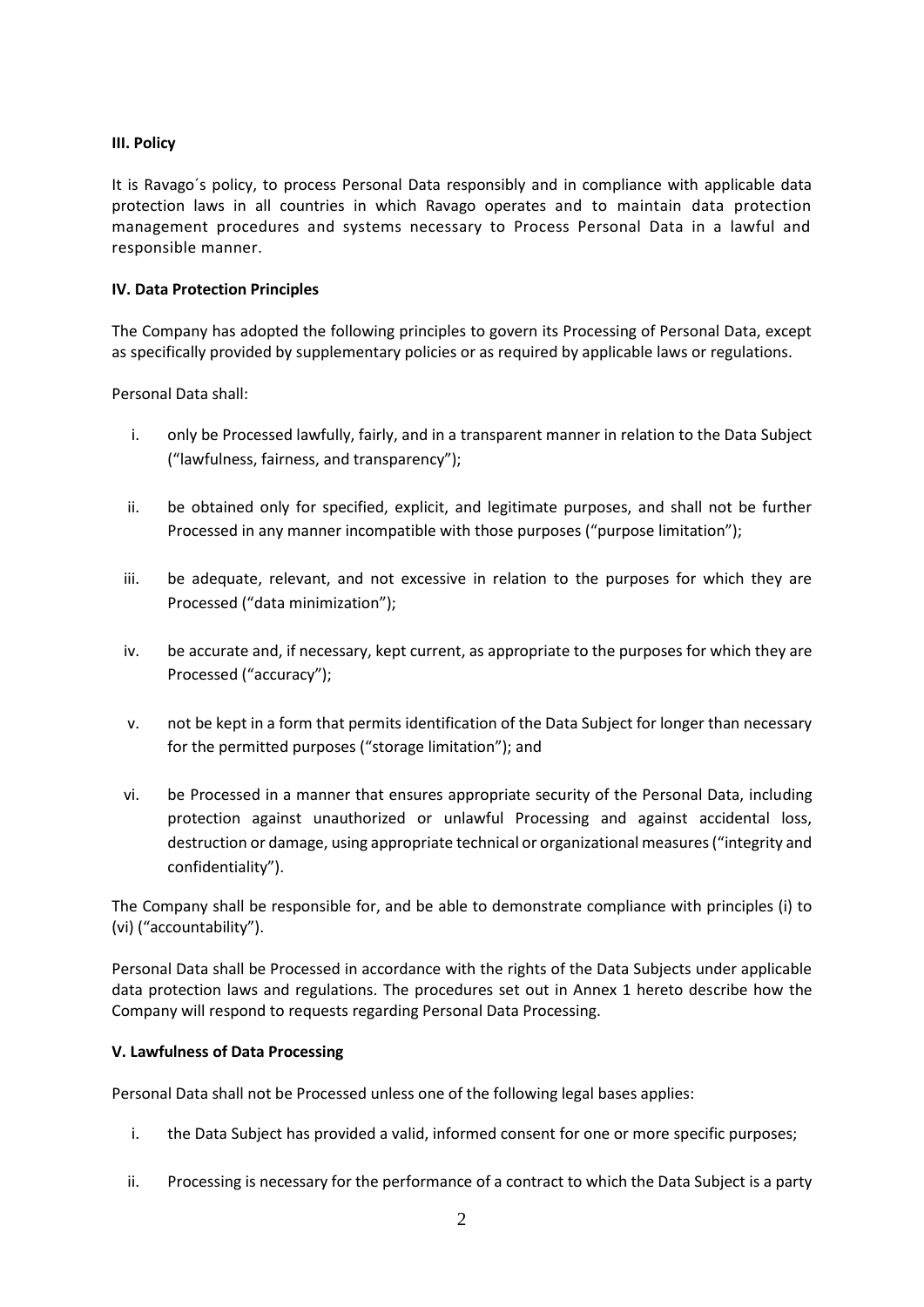or in order to take steps at the request of the Data Subject prior to entering into a contract;

- iii. Processing is necessary for compliance with a legal obligation;
- iv. Processing is necessary to protect the vital interests of the Data Subject; or
- v. Processing is necessary for legitimate interests of Ravago, or of the third party, or parties to whom the data are disclosed, except if such interests are overridden by the fundamental rights and freedoms of the Data Subject.

### **VI. Transparent Information to Data Subject**

The Company will take appropriate measures to provide any information required by information obligations vis-à-vis the Data Subject and any communication in relation to any rights of the Data Subject on Personal Data Processing under applicable data protection laws and regulations to the Data Subject in a concise, transparent, intelligible and easily accessible form, using clear and plain language. The information will be provided in writing, or by other means, including, where appropriate, by electronic means.

At a minimum, the Company will provide the Data Subject with the following information:

- i. the identity and the contact details of the Data Controller responsible for the data Processing;
- ii. the contact details of the DPO and/or the DPC, where applicable;
- iii. the purposes of the Processing of the Personal Data;
- iv. the recipients or categories of recipients of the Personal Data, if any;
- v. where applicable, the fact that the Data Controller may transfer Personal Data to a third country and the existence or absence of appropriate or suitable safeguards for the data transfer; and
- vi. the existence of the Data Subject rights regarding the Personal Data Processing.

Where the Company intends to further Process the Personal Data for a purpose other than that for which the Personal Data were collected, the Company will provide the Data Subject prior to that further Processing with information on that other purpose and with any relevant further information.

### **VII. Data Security**

Taking into account the state of the art, the costs of implementation and the nature, scope, context and purposes of processing as well as the risk of varying likelihood and severity for the rights and freedoms of Data Subjects the Company will implement and maintain appropriate technical and organizational measures to ensure a level of security appropriate to the risk. In particular, the Company will implement and maintain appropriate measures to protect Personal Data from accidental or unlawful destruction, loss, alteration, unauthorized disclosure of, or access to Personal Data transmitted, stored or otherwise processed, including (i) encryption of Personal Data, (ii) the ability to ensure the ongoing confidentiality, integrity, availability and resilience of Processing systems and services.